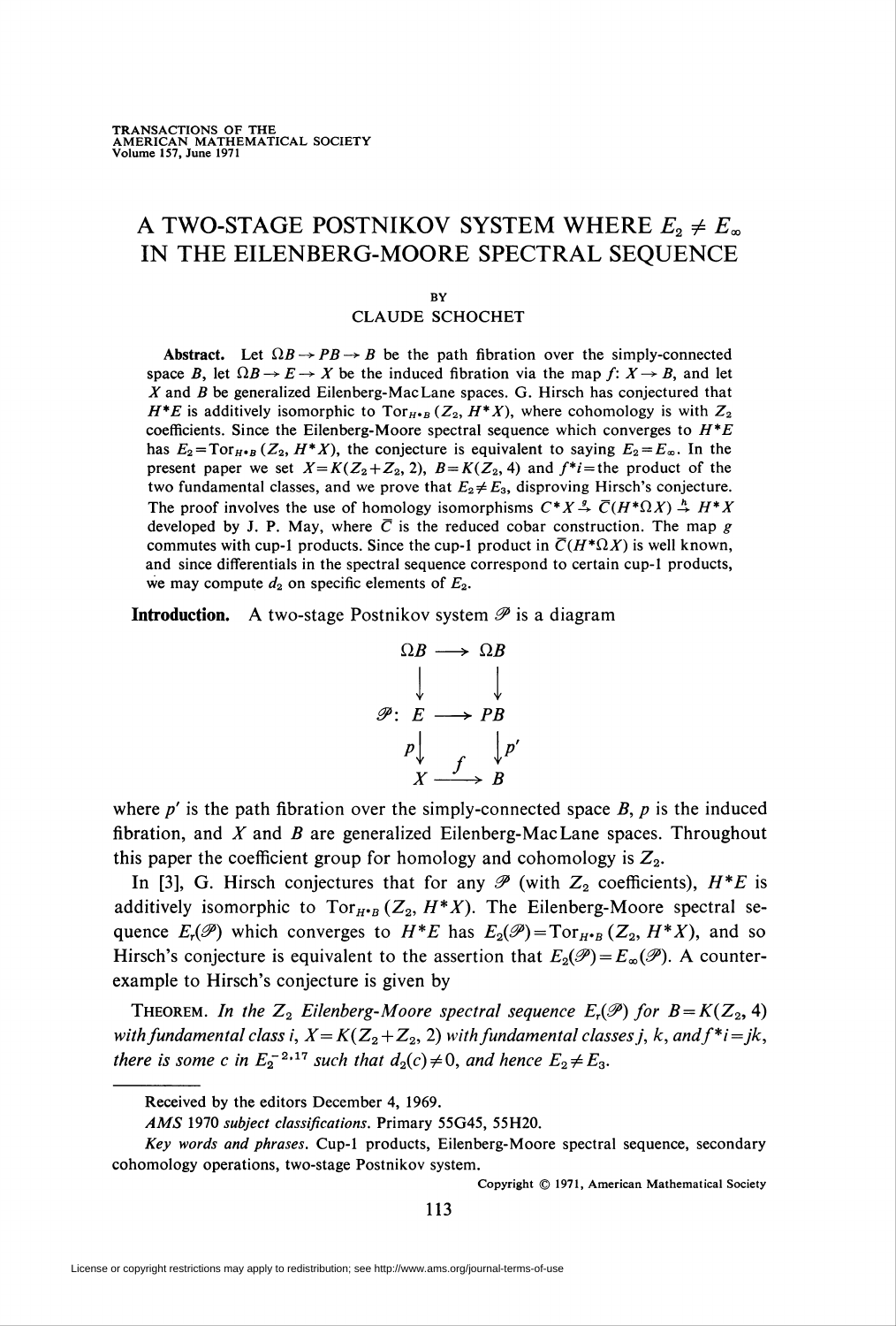## 114 CLAUDE SCHOCHET [June

The proof of this theorem has two stages. We first describe some machinery (due to John Moore and to J. Peter May, [5], [7]) for computing differentials in the spectral sequence, and we then exhibit c and show that  $d_2(c) \neq 0$ .

The author would like to express his deep gratitude to J. Peter May, who suggested this method of evaluating differentials. The author is also grateful to lb Madsen for his valuable suggestions.

1. Differentials and cup-1 products. Let  $\mathscr P$  be a two-stage Postnikov system,  $X = K(\pi, n)$  where  $n \ge 2$  (and if  $n = 2$  and  $r > 1$  then no factors of the form  $Z_2r$ appear in  $\pi$ ) and let  $B(-, -, -)$  be the two-sided bar construction. (See [4] for details.) May asserts in [7] (and we shall sketch a proof in §2) that there exists a homology isomorphism  $\alpha: C^*X \to H^*X$  of differential Hopf algebras (regarding  $H^*X$  as having zero differential). Granting that fact, we shall show in this section how May's method works to compute certain differentials in  $E_{\iota}(\mathscr{P})$ .

We give  $H^*X$  the structure of a left  $C^*B$  module by the composite

$$
C^*B \otimes H^*X \xrightarrow{f^* \otimes 1} C^*X \otimes H^*X \xrightarrow{\alpha \otimes 1} H^*X \otimes H^*X \xrightarrow{\text{mult.}} H^*X
$$

Then  $\alpha$  is a morphism of  $C^*B$  modules, and

 $B(1, 1, \alpha)$ :  $B(Z_2, C^*B, C^*X) \to B(Z_2, C^*B, H^*X)$ 

induces a morphism of algebraic Eilenberg-Moore spectral sequences

$$
E_r(\mathscr{P})=E_r(Z_2,\,C^*B,\,C^*X)\rightarrow E_r(Z_2,\,C^*B,\,H^*X)
$$

which is an isomorphism for  $r \geq 1$ .

Suppose that  $\bar{c} = \sum_i ([a_i]_*[b_i])m_i$  is a cycle in  $E_1(\mathscr{P}) = B(Z_2, H^*B, H^*X)$ , where  $[a]_*[b] = [a|b] + [b|a]$  is the shuffle product. Let d' and d'' denote respectively the external and internal differentials in  $B(Z_2, C^*B, H^*X)$ , and let  $a'_i$  and  $b'_i$  be cocycles in  $C^*B$  representing  $a_i$  and  $b_i$ . Then we have the following:

$$
\sum ([a'_i]_* [b'_i])m_i \xrightarrow{d'} \sum [a'_i b'_i + b'_i a'_i]m_i
$$

$$
d'' \Bigg|_{\sum [a'_i \cup_1 b'_i]m_i} \xrightarrow{d'} \sum \alpha((f^* a'_i) \cup_1 (f^* b'_i))m_i.
$$

(The term  $\sum ([\alpha_i](f^*b_i) + [b_i'](f^*a_i))m_i$  must be zero in order for  $\bar{c}$  to be a cycle, since  $H^*X$  has zero differential.) By the definition of  $d_2$ , we have

(1.1) 
$$
d_2(\text{cls } \bar{c}) = \sum \alpha((f^{\#}a'_i) \cup_1 (f^{\#}b'_i))m_i \text{ in } E_2^{0,*}(\mathscr{P})
$$

which is the result we shall use. We must first, however, know how to evaluate terms of the form  $\alpha(c \cup_1 d)$  when c and d are cocycles in  $C^*X$ . This depends upon additional properties of  $\alpha$  which we shall explore in the following section.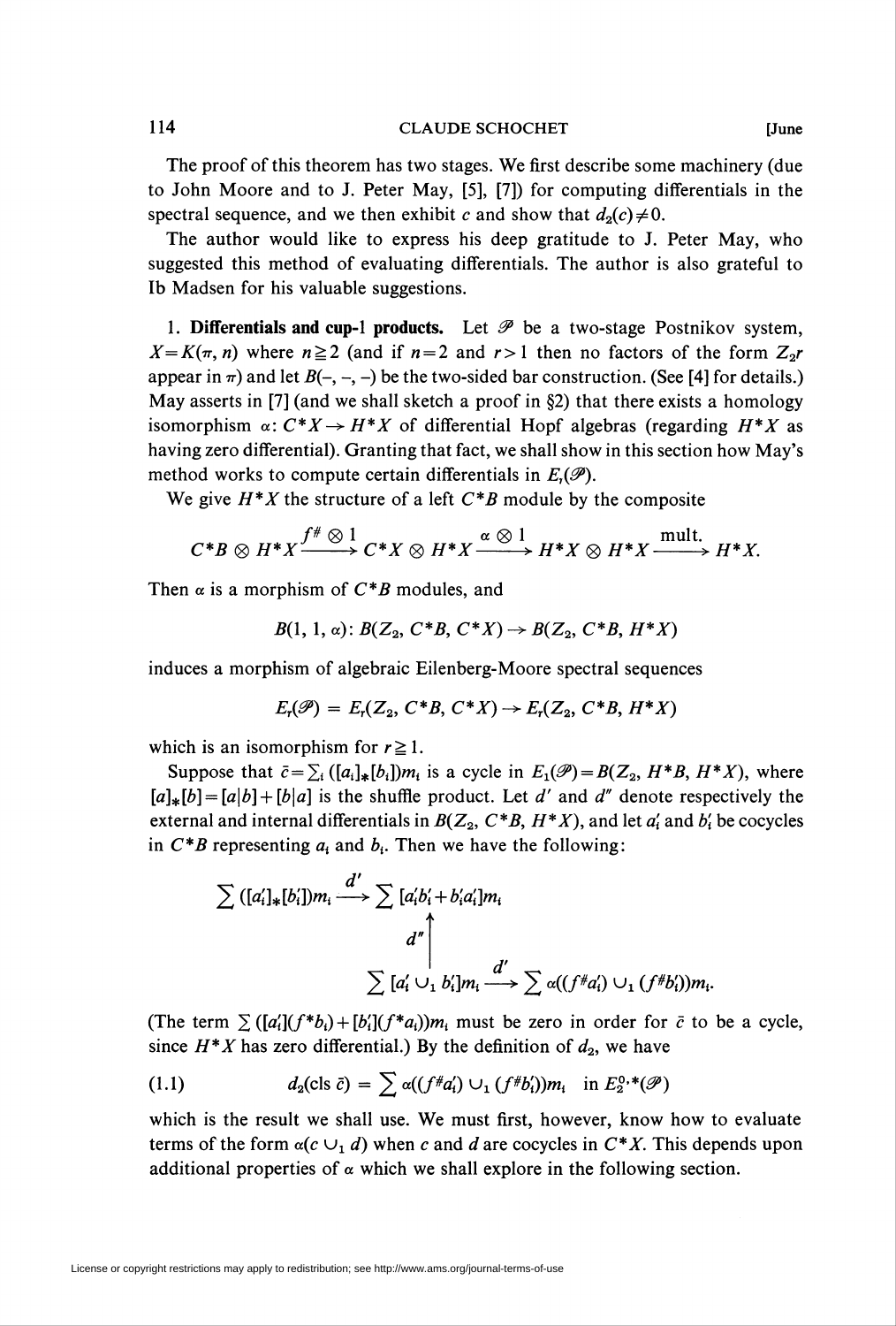2. The map  $\alpha: C^*X \to H^*X$ . We fix the following notation:

 $X=K(\pi, n)$  where  $n\geq 2$ , and if  $n=2$  and  $r>1$  then no factors of the form  $Z_{2}r$ appear in  $\pi$ .

 $Z_2(\pi)$  = the group ring of  $\pi$  with coefficients in  $Z_2$ .

 $\bar{B}$  = the reduced bar construction  $(B(Z_2, -, Z_2)).$ 

 $\overline{W}$ =the reduced " *W*-construction" (see [2], [6] for definitions and details).

 $C_*$  = normalized chain functor on simplicial abelian groups.

 $Y^n = Y(Y^{n-1})$  where  $Y^1 = Y$  and  $Y = \overline{B}$  or  $\overline{W}$ .

Abbreviate "chain-homotopy cocommutative differential graded Hopf algebra" by " $D_1$ -algebra" and denote the chain homotopy by  $D_1$ . Finally, let  $\tilde{\pi}$  be the simplicial group given by  $\tilde{\pi}_q = \pi$  for all q and taking all face and degeneracy operators to be the identity.

We first note that  $\bar{B}(Z_2(\pi))$  and  $C_{*}(\overline{W}\tilde{\pi})$  are  $D_1$ -algebras, that there is an isomorphism of  $D_1$ -algebras  $c^1$ :  $\bar{B}(Z_2(\pi)) \to C_*(\overline{W}\pi)$ , and that  $C_*X$  may be taken to be  $C_*(\overline{W}^n\tilde{\pi})$ . (See [6, §§9 and 23].) The following key theorem is due to May [7], generalizing a result of J. Moore [2].

THEOREM. Let G be a connected simplicial abelian group with  $G_0 = e_0$ , let U be a connected  $D_1$ -algebra over  $Z_2$  such that  $D_1 U \subset I U \otimes I U$ , and suppose that  $f: U \to C_*G$  is a homology isomorphism of differential Hopf algebras. Then there is a homology isomorphism of  $D_1$ -algebras  $f' : \overline{B}U \to C_*(\overline{W}G)$ , i.e., f' is a morphism of  $D_1$ -algebras which induces an isomorphism on the homology level. In particular, there is a homology isomorphism of  $D_1$ -algebras  $c^n: \overline{B}^n(Z_2(\pi)) \to C_*X$ .

By Cartan [2, Théorème 5, p. 4.07], there are homology isomorphisms  $e^n: H_*X \to \overline{B}^n(Z_2(\pi))$ . Each  $e^n$  is a morphism of differential Hopf algebras. We define  $\alpha$ :  $C^* X \rightarrow H^* X$  to be the composite

$$
C^*X \xrightarrow{C^{n^*}} \overline{B}^n(Z_2(\pi))^* \xrightarrow{e^{n^*}} H^*X.
$$

Then  $\alpha$  is a homology isomorphism of differential Hopf algebras.

Now  $e^{n^*}$  factors as

$$
\overline{B}^n(Z_2(\pi))^* \xrightarrow{\overline{B}(e^{n-1})^*} \overline{B}(H_*\Omega X)^* = \overline{C}(H^*\Omega X) \xrightarrow{h} H^*X
$$

where  $e^{n-1}: H_*\Omega X \to \overline{B}^{n-1}(Z_2(\pi))$ ,  $\overline{C}=\overline{B}^*$  is the reduced cobar construction, and h is defined as the factor. We may thus rewrite  $\alpha$  to be the composite

$$
C^*X \xrightarrow{g} \overline{C}(H^*\Omega X) \xrightarrow{h} H^*X.
$$

It is important to note that since  $c<sup>n</sup>$  is not natural, g is *not* natural in spaces X, and so  $\alpha$  is not natural.

We recall from J. F. Adams [1] that  $\overline{C}(H^*\Omega X)$  has a cup-1 product (dual to the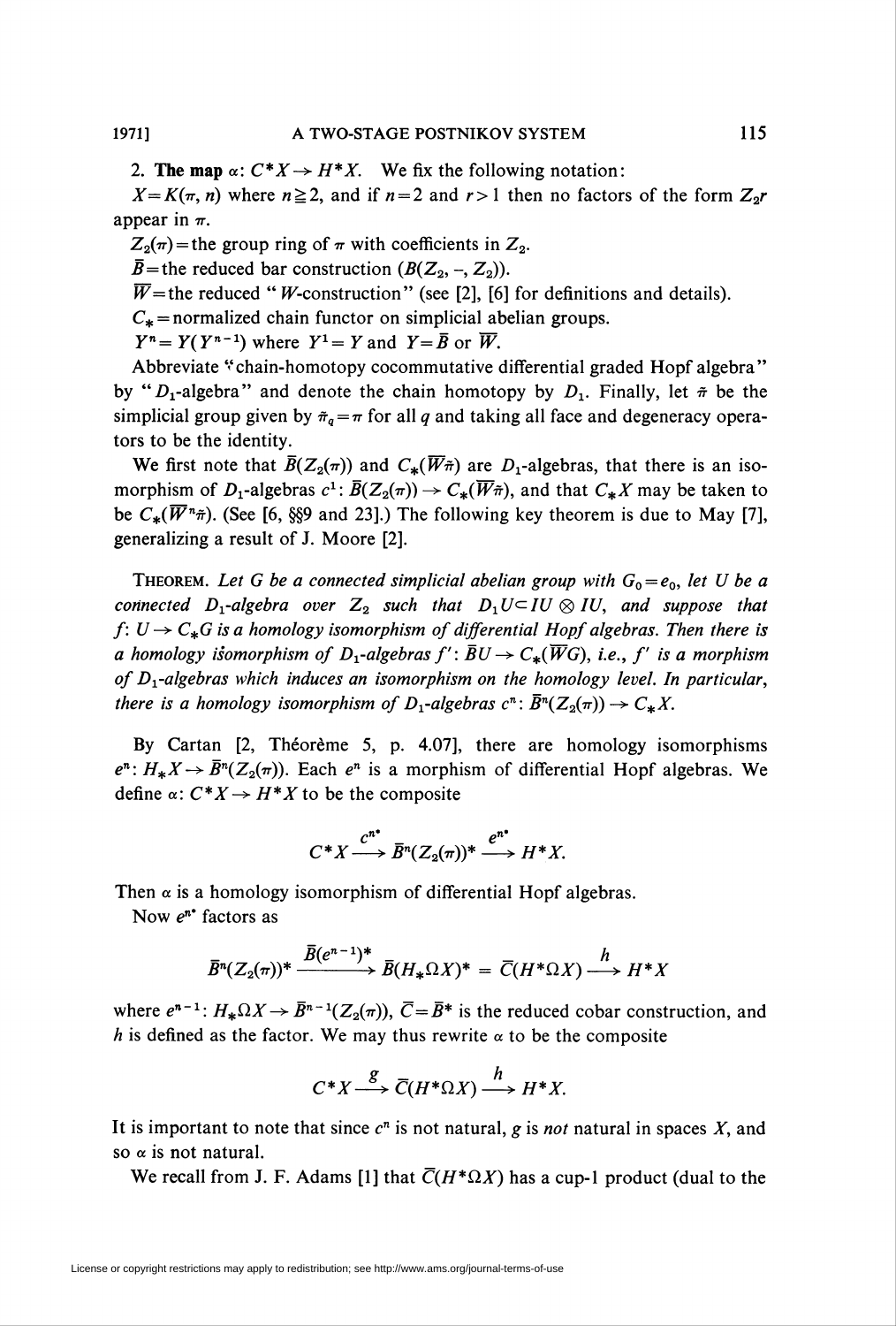#### 116 CLAUDE SCHOCHET [June

appropriate chain homotopy  $D_1$ ). If each  $a_i$  is primitive, then the cup-1 product is given by

$$
(2.1) \quad [a_1|\ldots|a_r] \cup_1 [b_1|\ldots|b_s] = \sum_{j=1}^r \sum_{i=1}^s [a_1|\ldots|a_{j-1}|b_1|\cdots|b_{i-1}|a_j b_i|b_{i+1}|\cdots|b_s|a_{j+1}|\ldots a_r].
$$

By its definition, g preserves cup-1 products. We may thus improve (1.1) to read  $d_2(\text{cls } \bar{c}) = \sum h((gf \# a'_i) \cup_1 (gf \# b'_i))m_i$ . We define a "cup-1" product in  $H^*X$  by  $a \cup_1 b = h((ga') \cup_1 (gb'))$ , where a' and b' are cocycles representing a and b respectively. This is well defined, and (1.1) becomes

(2.2) 
$$
d_2(\text{cls } \bar{c}) = \sum ((f^*a_i) \cup_1 (f^*b_i))m_i.
$$

We are now completely off the cochain level. To use (2.2) we need only compute cup-1 products in  $\overline{C}(H^*\Omega X)$  with (2.1), and then apply the map h.

We now describe the map h more explicitly. Let  $H^*\Omega X = P(y_i)$ . Then  $H_*\Omega X$  $= \Gamma(x_i) = E(y_2<sup>i</sup>(x_i))$ , where  $\Gamma$  is the divided polynomial algebra functor and  $x_i$  is dual to  $y_i$  in the basis of monomials of the generators. There is an Eilenberg-Moore spectral sequence converging to  $H^*X$ , and with  $E_2 = \text{Ext}_{H_1,\Omega X} (Z_2, Z_2)$ . It is routine that  $E_2 = P(v(i, j))$ , where  $v(i, j)$  corresponds to  $\langle y_{2}(x_i) \rangle$ . Cartan proves [2] that  $E_2 = E_{\infty}$  and  $E^0 H^* X = P(v(i, j))$ . This is free, and hence  $H^* X = P(v(i, j))$ . The cohomology suspension  $\sigma: QH^*X \to H^*\Omega X$  is given by  $\sigma v(i,j)=y_i^{2^j}$ . The map  $h: \overline{C}(H^*\Omega X) \to H^*X$  is given on algebra generators by

(2.3) 
$$
h[y] = v(i, j) \text{ if } y = y_i^{2^j} \text{ for some } i, j,
$$

$$
= 0 \text{ if } y \text{ is some other monomial.}
$$

The above formulas will be used in the next section.

3. Computation of the differential. Let  $B = K(Z_2, 4)$  with fundamental class i, let  $X=K(Z_2+Z_2, 2)$  with fundamental classes j and k, and define f by  $f^*i=jk$ . For future use we record the following information:

(1)  
\n
$$
f^*i = jk,
$$
\n
$$
f^*(Sq^1 i) = (Sq^1 j)k + j(Sq^1 k),
$$
\n
$$
f^*(Sq^2 i) = j^2 k + (Sq^1 j)(Sq^1 k) + jk^2,
$$
\n
$$
f^*(Sq^3 i) = j^2(Sq^1 k) + (Sq^1 j)k^2.
$$

Im  $f^*$  is invariant under the automorphism of  $H^*X$  which permutes  $(Sq^{I} j)$  and  $(Sq^{I} k)$ .

Define  $\bar{c}$  in  $E_1^{-2,17}(\mathscr{P})$  by

(2)

$$
\bar{c} = [Sq1 i]_{*}[Sq3 i]k(Sq1 k) + [i]_{*}[Sq1 i] (j(Sq1 k)2 + jk3 + k4)+ [i]_{*}[Sq2 i] (jk(Sq1 k) + k2(Sq1 k)) + [Sq1 i]_{*}[Sq2 i]k3+ [i]_{*}[Sq3 i] ((Sq1 k)2 + jk2 + k3) + [Sq2 i]_{*}[Sq3 i]k2.
$$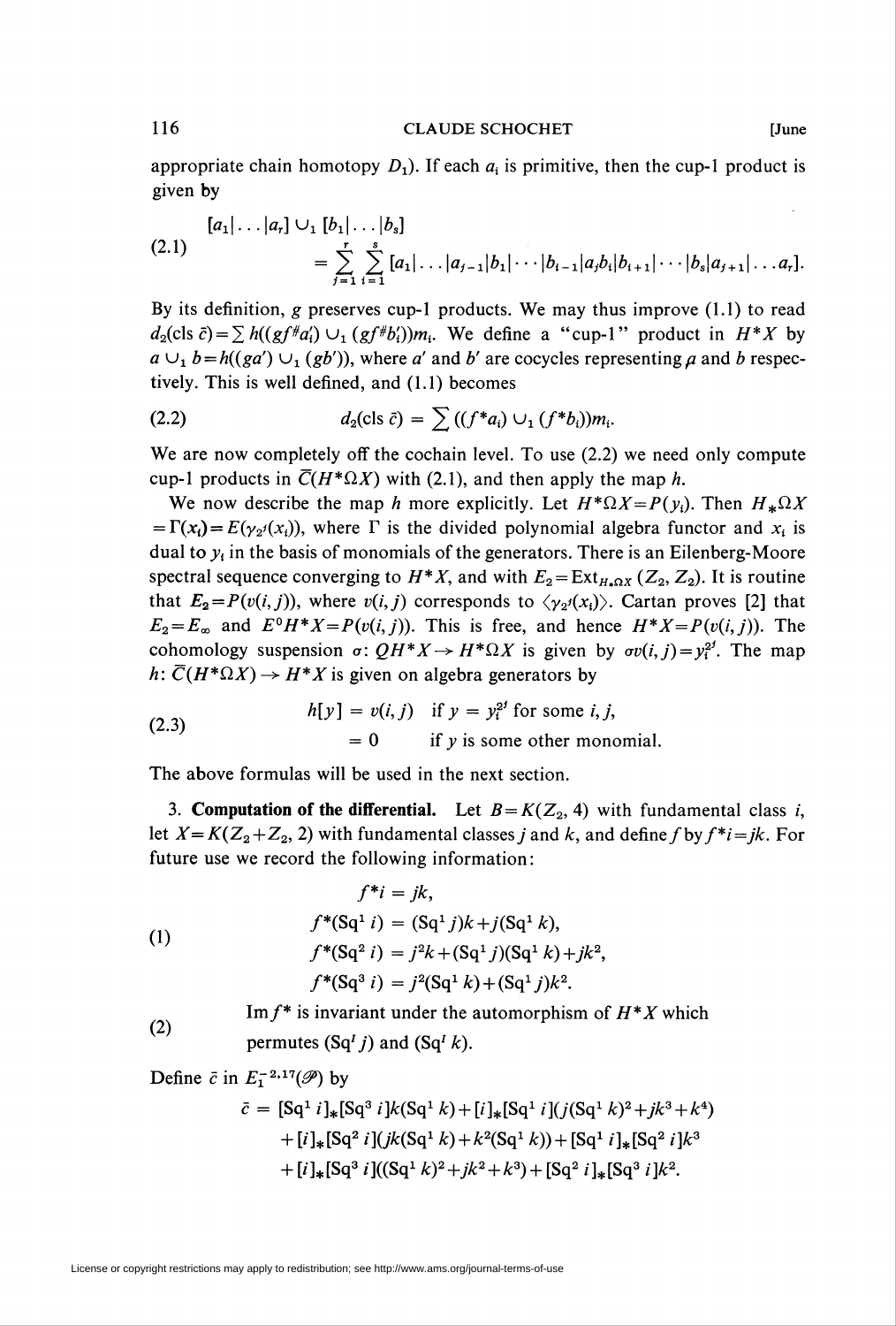Using  $d_1([a]_*[b])m=[a](f^*b)m+[b](f^*a)m$  one may verify that  $d_1(\bar{c})=0$  and hence  $\bar{c}$  represents an element c in  $E_2^{-2,17}(\mathscr{P})$ . The element c is nonzero since no boundary can have  $\left[\text{Sq}^{1} i\right]_{*}\left[\text{Sq}^{3} i\right]k\left(\text{Sq}^{1} k\right)$  as a summand—the internal degree is too low. To prove the theorem, it suffices to prove

LEMMA. In 
$$
E_2(\mathscr{P})
$$
,  $d_2(c) = (Sq^2 Sq^1 j)k^4(Sq^1 k) \neq 0$ .

By (2) above, the element  $(Sq^2 Sq^1 j)k^4(Sq^1 k) \neq 0$  in  $E_2^{0,*}(\mathscr{P}) = Z_2 \otimes_{H^*B} H^*X$ . We claim that, after projection into  $E_2^{0,*}$ ,

- (1)  $(f^* Sq^1 i) \cup_1 (f^* Sq^3 i) = j^3(Sq^2 Sq^1 k) + (Sq^2 Sq^1 i)k^3$ ,
- (2)  $(f^*i) \cup_1 (f^*Sq^1 i) = 0$ ,
- (3)  $(f^*i) \cup_1 (f^*Sq^2 i) = j^3(Sq^1 k) + (Sq^1 j)k^3$ ,
- (4)  $(f^* S q^1 i) \cup_1 (f^* S q^2 i) = (Sq^2 S q^1 j)k(Sq^1 k)+j(Sq^1 j)(Sq^2 S q^1 k),$
- (5)  $(f^*i) \cup_1 (f^*\text{Sq}^3 i) = 0$ ,

(6) 
$$
(f^* Sq^2 i) \cup_1 (f^* Sq^3 i) = j^2(Sq^1 j)(Sq^2 Sq^1 k) + (Sq^2 Sq^1 j)k^2(Sq^1 k).
$$

Given that (1) through (6) are true, we shall complete the proof of the lemma by applying (2.2):

$$
d_2(c) = d_2(cls \ \bar{c}) = (j^3(Sq^2 Sq^1 k) + (Sq^2 Sq^1 j)k^3)k(Sq^1 k)
$$
  
+ 
$$
(j^3(Sq^1 k) + (Sq^1 j)k^3)jk(Sq^1 k)
$$
  
+ 
$$
((Sq^2 Sq^1 j)k(Sq^1 k) + j(Sq^1 j)(Sq^2 Sq^1 k))k^3
$$
  
+ 
$$
(j^2(Sq^1 j)(Sq^2 Sq^1 k) + (Sq^2 Sq^1 j)k^2(Sq^1 k))k^2
$$
  
= 
$$
3(Sq^2 Sq^1 j)k^4(Sq^1 k) = (Sq^2 Sq^1 j)k^4(Sq^1 k)
$$

as claimed in the lemma. This proves the theorem stated in the introduction, modulo proving (1) through (6). We shall do (1) and (2) in detail, the others being similar. Let  $\sigma i = s$  and  $\sigma j = t$ . We compute modulo ker h:

$$
(f^* Sq^1 i) \cup_1 (f^* Sq^3 i) = h(((Sq^1 s | t] + [s | Sq^1 t]) \cup_1 ([s | s | Sq^1 t] + [Sq^1 s | t] ))
$$
  
\n
$$
= h([(Sq^1 s)^2 | t | t | t] + [s | s | s | s | (Sq^1 t)^2]) \text{ by (2.1)}
$$
  
\n
$$
= h([Sq^2 Sq^1 s | t | t | t] + [s | s | s | Sq^2 Sq^1 t])
$$
  
\n
$$
= (Sq^2 Sq^1 j)k^3 + j^3 (Sq^2 Sq^1 k) \text{ by (2.3)},
$$
  
\n
$$
(f^*i) \cup_1 (f^* Sq^1 i) = h([s | t] \cup_1 ([Sq^1 s | t] + [s | Sq^1 t]))
$$
  
\n
$$
= h([s | Sq^1 s | t^2] + [s^2 | t | Sq^1 t])
$$
  
\n
$$
= h([s | Sq^1 s | Sq^1 t] + [Sq^1 s | t | Sq^1 t])
$$
  
\n
$$
= (j + k)(Sq^1 j)(Sq^1 k)
$$
  
\n
$$
= 0, \text{ since } (Sq^1 j)(Sq^1 k) = 0 \text{ in } E_2(\mathscr{P}).
$$

REMARK. In any two-stage Postnikov system  $\mathscr{P}$ , the first chance for a nonzero differential is  $d_2$  on  $QE_2^{-2,*}$ . In the system above we picked c, the element with lowest total degree in  $QE_2^{-2,*}$ , and we proved that  $d_2(c) \neq 0$ . This would tend to